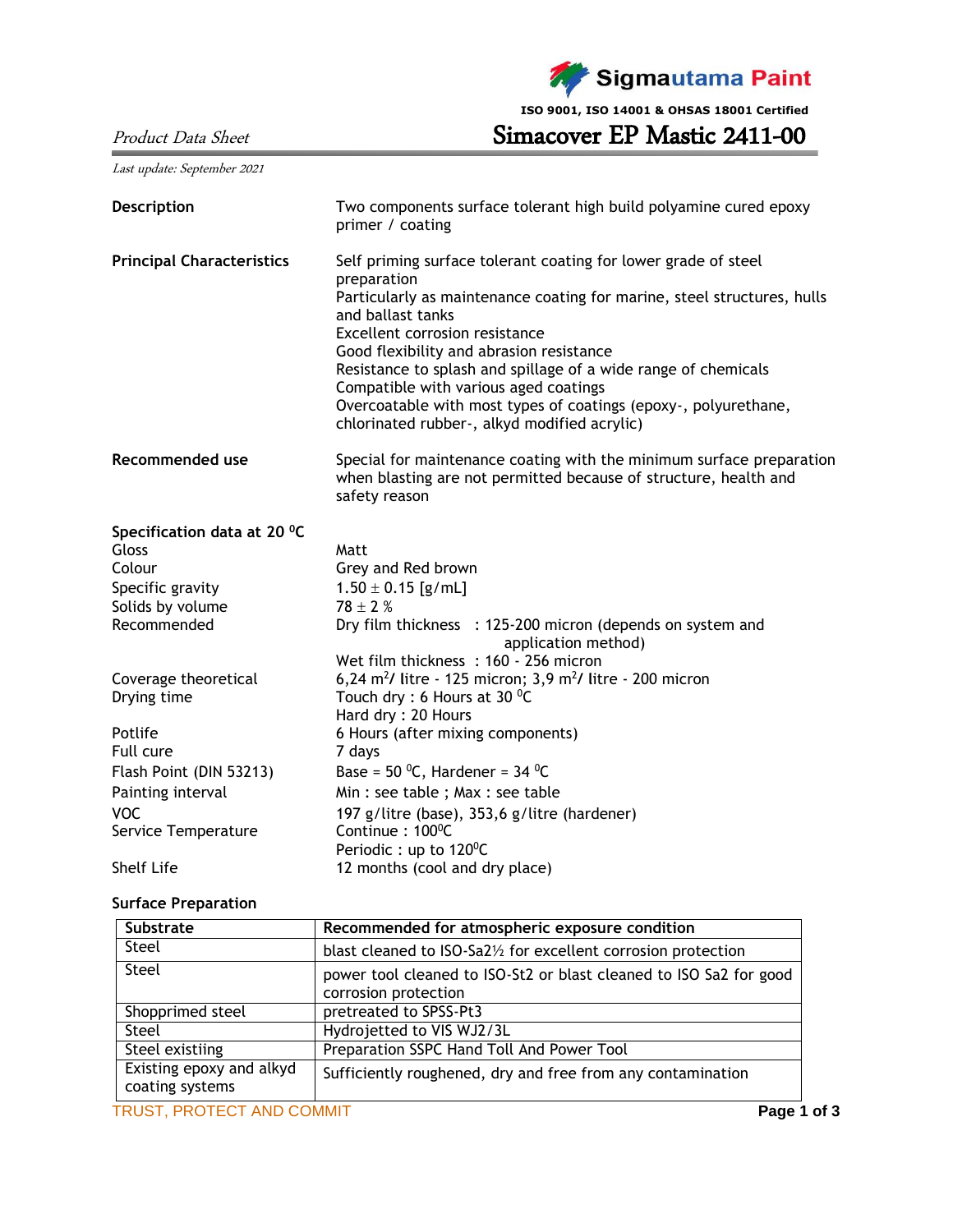

**ISO 9001, ISO 14001 & OHSAS 18001 Certified**

Product Data Sheet Simacover EP Mastic 2411-00

Last update: September 2021

| Substrate                                       | Recommended for immersion in seawater (resistant to Cathodic<br>Protection in system) |
|-------------------------------------------------|---------------------------------------------------------------------------------------|
| Steel                                           | blast cleaned to $ISO-Sa2\%$                                                          |
| Steel with approved zinc<br>silicate shopprimer | sweepblasted to SPSS-Ss or power tool cleaned to SPSS-Pt3                             |

Suitable top coat : SIMACOVER EP TIECOAT, SIMATHANE GLOSS or SIMATHANE HB FINISH

## **Application instruction**

| <b>Condition</b>      | Recommended                                                           |                                                   |                                     |
|-----------------------|-----------------------------------------------------------------------|---------------------------------------------------|-------------------------------------|
| Temperatur            | Min $5^0C$ , max $50^0C$                                              |                                                   |                                     |
| Relative humidity     | Max 85 %                                                              |                                                   |                                     |
| Substrate temperature |                                                                       | should be at least $3^{\circ}$ C above dew point. |                                     |
| Mixing ratio          | Base: Hardener = $4:1$ [by volume]                                    |                                                   |                                     |
|                       | temperature of the mixture should be above $15^{\circ}$ C             |                                                   |                                     |
| Thinner               | Sima Thinner 44-00                                                    |                                                   |                                     |
|                       | should be added after mixing the components, and stir well before use |                                                   |                                     |
|                       | preferable by means of mechanical mixer. Too much solvent result in   |                                                   |                                     |
|                       | lower sag resistance and slower cure.                                 |                                                   |                                     |
| Method of application | <b>Thinner</b>                                                        | Nozzle Orifice                                    | Nozzle Pressure                     |
| 1. Airless spray      | Max 0-5 %                                                             | $0.48 - 0.53$ mm                                  | 15 Mpa (150 Bar / 2100 psi)         |
| Air Spray             | $5-10%$                                                               | $1.8 - 2.0$ mm                                    | $0.3 - 0.4Mpa(3 - 4Bar; 43 - 7psi)$ |
| <b>Brush</b>          | $0 - 5%$                                                              |                                                   |                                     |

Over coating table for SIMACOVER EP MASTICOAT for dft up to 150 microns

|                                         | Substrate Temperature | $20^{\circ}$ C | $30^{\circ}$ C | $40^{\circ}$ C |
|-----------------------------------------|-----------------------|----------------|----------------|----------------|
| With epoxy coatings                     | Min. interval         | 9 hours        | 5 hours        | 3 hours        |
| With polyurethanes                      | Min. interval         | 12 hours       | 6 hours        | 4 hours        |
| With it self                            | Max. interval         | 9 months       | 6 months       | 3 months       |
| With various epoxy-<br>and polyurethane | Max. interval         | 3 months       | 1 month        | 1 month        |

• Surface should be dry and free from any contamination

Over coating table for chlorinated rubber-, vinyl-, and alkyd paints :

| Substrate Temperature | $20^{\circ}$ C | $32^{\circ}$ C | $40^{\circ}$ C |
|-----------------------|----------------|----------------|----------------|
| Min. interval         | 16 hours       | 8 hours        | 5 hours        |
| Max. interval         | 10 days        | 7 days         | 3 days         |